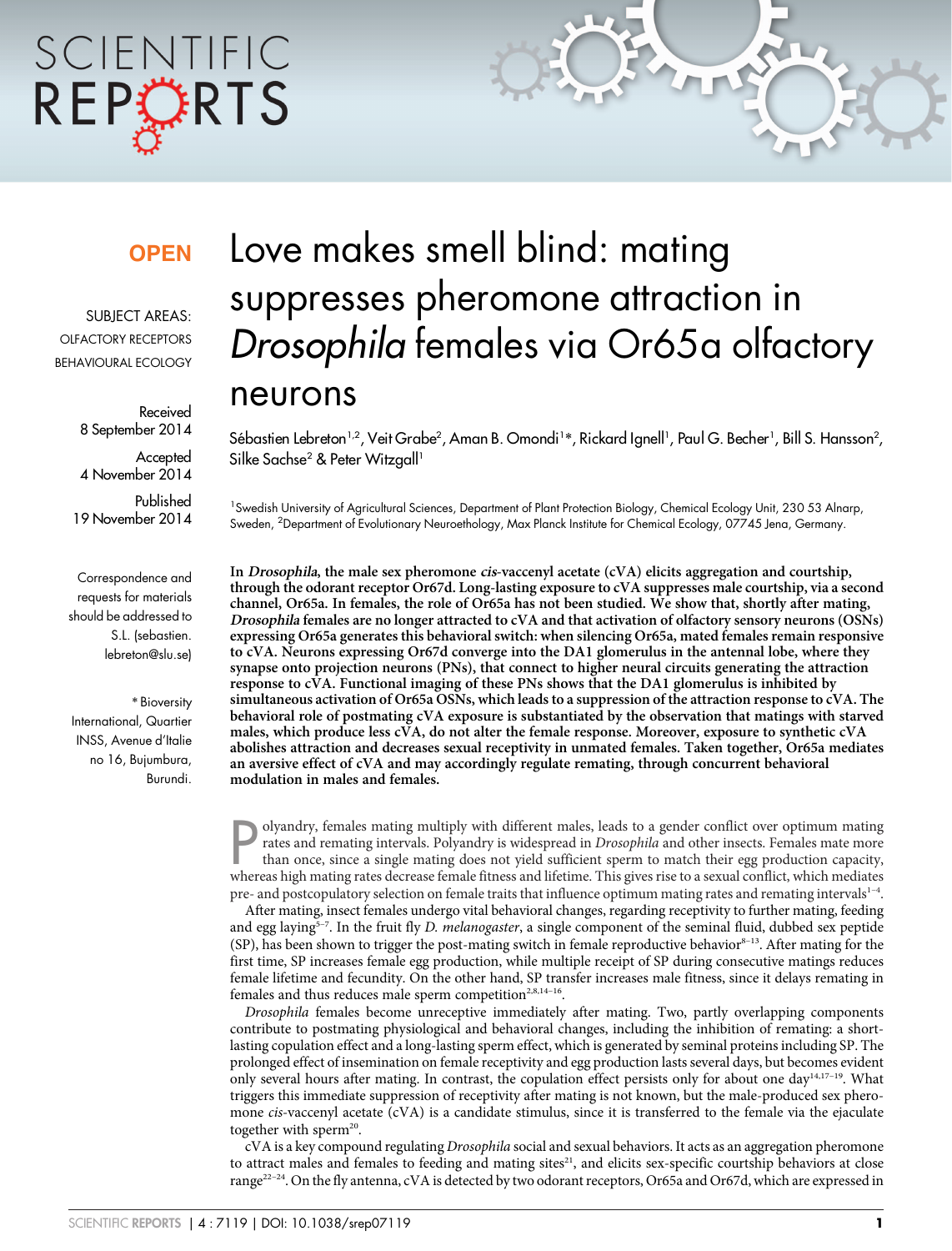different olfactory sensory neurons (OSNs)<sup>22,25,26</sup>. First- and second order olfactory neurons show identical pheromone responses in both sexes. Differences in male and female courtship behavior arise from dimorphic third-order circuits in the central brain<sup>27</sup>, where neurons determined by the fruitless (fru) gene differentially couple sensory input to motor output in males and females<sup>27-30</sup>, and where *doublesex*  $(dsx)$  neurons, which are responsive to cVA, regulate receptivity of unmated females to male courtship<sup>31</sup>.

In males, cVA regulates courtship and aggression in a temporally differential manner: acutely, perception via Or67d elicits aggression and prevents courtship with other males<sup>22,23</sup>; chronically, perception via Or65a leads to a generalized suppression of aggression and courtship<sup>20,32</sup>. Or65a is not part of the *fru* circuit<sup>28</sup>, yet it achieves a sexspecific effect on male courtship and aggression through lateral interaction with the Or67d channel<sup>32</sup>. This raises the question which behavioral consequences cVA mediates in females through Or65a. Since cVA increases female receptivity prior to, but not after mating, we investigated whether mating modulates the female response to cVA at the behavioral and neurophysiological level.

#### **Results**

Males inhibit female attraction to cVA after mating. cVA attraction was tested in a Y-tube olfactometer, where cVA was released in one arm at a constant rate. Test females were virgin, mated with fed males, or mated with males that had been starved during 3 d. Virgin females were attracted to cVA, but copulation with fed males abolished female attraction. In contrast, females that had been mated with starved males continued to be attracted to cVA (Figure 1).

Sex peptide does not modulate cVA attraction. Diverse matinginduced behavioral changes in Drosophila females, including reduced receptivity and increased oviposition, involve seminal fluid proteins<sup>8,19,33</sup>. Starvation has been shown to affect spermmediated traits<sup>34</sup> and may hence decrease copulation duration and sperm transfer, or even deteriorate sperm quality. However, we found no difference in copulation duration and reproductive success of starved and fed males (Figure 2A).

We then tested the hypothesis that sex peptide (SP) is involved in the termination of post-mating attraction to cVA. SP knockout







Figure 2 <sup>|</sup> Mating performance of fed and starved males and effect of SP on cVA attraction. (A) Copulation duration and offspring production of fed (n = 19) and starved males (n = 18). No difference was observed between fed and starved males (Mann-Whitney test). (B) Effect of SP on cVA attraction in mated females. Females were mated to virgin males lacking SP (SP<sup>0</sup>) or control males producing SP (SP<sup>+</sup>)(n = 27 for each). No effect of SP was observed. In both case females were not significantly attracted to cVA. Data are mean  $\pm$  SEM.

males<sup>2,8</sup> were used to this purpose. However, SP did not account for changes in postmating cVA attraction in females, since cVA attraction was down-regulated in females mated with SP-deficient males as well as in females mated with control males producing SP (Figure 2B).

cVA exposure during mating abolishes postmating cVA attraction. We next asked whether cVA itself is the signal that shuts down postmating female attraction to cVA. During mating, males transfer cVA to females<sup>21,35-37</sup> and prolonged stimulation with cVA may ensue in behavioral modulation.

If olfactory exposure to cVA during mating causes the reduced female response, it would follow that starved males do not produce sufficient amounts of cVA to produce a female behavioral modulation. We employed chemical analysis to quantify cVA transfer during mating, showing (Figure 3A) that fed males transferred almost threefold more cVA to females during copulation than starved males. More cVA was extracted from females during 24 h than during 5 min (Figure 3A), which confirms that cVA is not only transferred onto the female cuticle, but also via the ejaculate into the genital tract<sup>20,38</sup>.

cVA on the female cuticle is known to be detected by other males and to suppress further courtship<sup>20,24,39</sup>. Obviously,  $c\vec{VA}$  is detected also by the female fly itself, since females carry odorant receptors (Ors) selectively tuned to  $cVA^{26}$ , while the behavioral consequences have not been investigated. Since fed males transfer more cVA during mating than starved males, it is conceivable that females are exposed to a higher amount of cVA during copulation with fed males.

We therefore tested the effect of exposure to synthetic cVA on subsequent attraction of virgin females to cVA. Pre-exposure to a filter paper loaded with 300 ng cVA, corresponding to the amount of cVA transferred by starved males, did not have an effect on unmated females; whereas exposure to 600 ng, corresponding to the amount of cVA transferred by fed males, abolished attraction of unmated females to cVA (Figures 3A, B). The attraction response of virgin females, following olfactory exposure to a low and high dose of synthetic cVA, matched the behavior observed in females mated with starved and fed males, respectively (Figure 1).

In unmated females, cVA promotes sexual receptivity<sup>22</sup>. The abolished attraction response led thus to the question whether cVA preexposure also has an effect on female mating behavior. Exposure of unmated females to 600 ng and 1.200 ng synthetic cVA significantly reduced their receptivity to male courtship (Figure 3C), showing that exposure of females to cVA leads to a reduction of mating.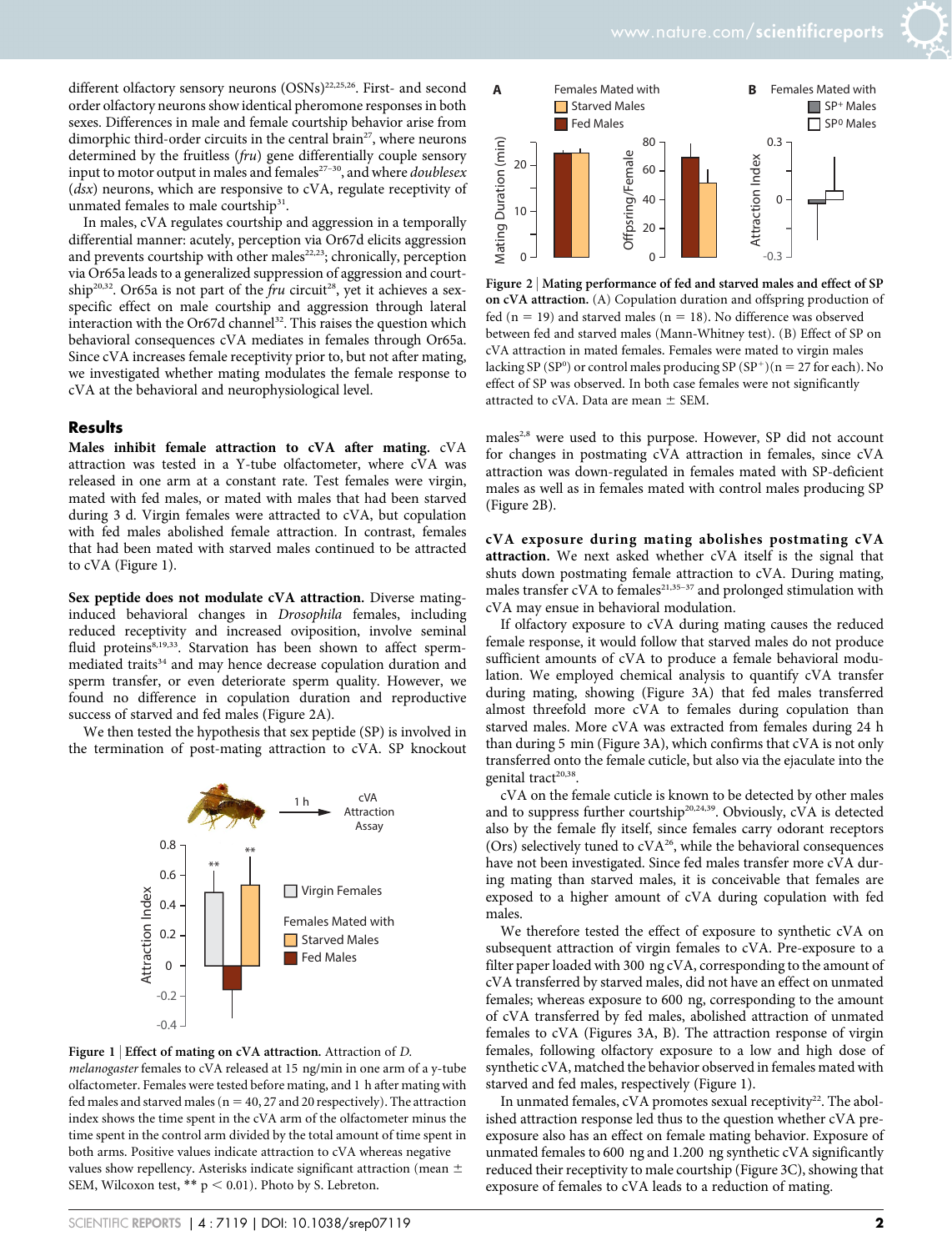

Figure 3 | Effect of cVA exposure, during mating or to synthetic cVA, on subsequent cVA attraction and female receptivity. (A) Amount of cVA extracted from females after mating with fed ( $n = 8$ ) and starved males (n  $= 6$ ). Single females were dropped in hexane, immediately after mating, and extracted during 5 min or 24 h. Amounts found on females mated with fed and starved males were analyzed with a Mann-Whitney test (\*\* p  $<$  0.01). (B) Virgin females were exposed to 0.3 or 0.6 µg of synthetic cVA during 1 h and then tested for cVA attraction. Asterisks above bars indicate significant attraction (Wilcoxon test, \*\*\*  $p < 0.001$ ; data are mean  $\pm$ SEM). (C) Receptivity of unmated females. Females were exposed to 0 (hexane), 0.3, 0.6 or 1.2 µg of cVA ( $n = 44, 40, 43$  and 41, respectively) during 1 h, before they came in contact with a random virgin fed male during 1 h. Data were analyzed using a Mixed-effect model followed by a multiple comparison test (for details see SI Material and Methods, \*\*\*  $\rm p$  < 0.001). Photos by S. Lebreton.

Mating reduces DA1 activity through activation of Or65a and suppresses cVA attraction. Olfactory input from Or67dexpressing olfactory sensory neurons (OSNs) is relayed, via the DA1 glomerulus in the AL, to a sexually dimorphic circuit in the lateral horn of the protocerebrum, which accounts for sex-specific behaviors to  $cVA^{27,40}$ . In Drosophila males, acute stimulation of Or67d OSNs by cVA enhances aggression, whereas prolonged stimulation of neurons expressing Or65a, a receptor known to respond to large amount of cVA, down-regulates aggression and suppresses male courtship<sup>20,23,32</sup>. Recently, it has been shown that perception of cVA via Or65a OSNs activates a network of local

interneurons (LNs) in the AL, which is thought to regulate the male behavioral response to cVA stimulus input via Or67d<sup>32</sup>. We therefore investigated the role of the Or65a and Or67d olfactory channels with respect to the cVA-induced response modulation in Drosophila females.

We first examined whether mating changes the sensitivity of Or67d OSNs in T1 sensilla on the female antenna, using single sensillum recordings. However, the response of Or67d OSNs to cVA did not change after mating (Figure 4A, B). Consequently, inhibition of cVA attraction cannot be attributed to a peripheral modulation at the OSN level.

Next, using transgenic flies expressing the calcium sensor GCaMP specifically in OSNs (Orco-Gal4 driver) or PNs (GH146-Gal4 driver), we recorded the activity of the DA1 glomerulus in response to cVA. At the presynaptic level (OSNs), the response to cVA was not affected (Figure 4C), whereas at the postsynaptic level (PNs), the response to cVA decreased significantly after mating (Figure 4D). This downregulation of the DA1 output signal is consistent with the observed change in cVA attraction after mating (Figure 1). Moreover, processing of the cVA signal in the AL lends support to the idea that lateral interaction between Or67d and Or65a olfactory channels modulates the response to cVA not only in males<sup>32</sup>, but also in females.

In order to confirm that cVA exposure during mating suppresses further cVA attraction and that Or65a is involved, we targeted the expression of tetanus toxin light chain (TeTxLC tnt) to Or65a neurons, using two independent lines. TeTxLC blocks synaptic transmission by preventing neurotransmitter release and therefore suppresses any response from neurons in which it is expressed<sup>41</sup>. After mating, females expressing TeTxLC in Or65a OSNs remained to be attracted to cVA. This was not the case when an inactive form of TeTxLC (TeTxLC  $(-)$ ) was expressed (Figure 4E), showing that input from Or65a OSNs is required to suppress cVA attraction after mating. Moreover, our results confirm that Or65a neurons are not needed for cVA attraction per se.

#### **Discussion**

Our study brings new insights into how postmating behavior in Drosophila females is regulated by the male-produced sex pheromone cVA. We show, for the first time, that chronic exposure to cVA abolishes attraction of females to cVA and that it reduces receptivity to male courtship (Figures 1, 3).

The response to cVA is mediated via the same odorant receptors in both sexes: acute input via Or67d triggers direct responses, malemale aggression and attraction of females to males, respectively<sup>22,23</sup>; prolonged exposure via Or65a generates a response inhibition in males $20,32$ , as well as in females (Figures 3, 4). A behavioral role of the Or65a channel in Drosophila females has not yet been described.

We show that exposure of females to cVA during mating activates Or65a OSNs, and reduces the activity of the DA1 glomerulus receiving simultaneous input from Or67d OSNs (Figure 4C, D), which leads to a suppression of the female behavioral response to cVA following mating. Flies in which Or65a is silenced continue to be attracted to cVA even after mating (Figure 4E)

Or65a, which is not part of the fruitless circuit<sup>28</sup>, elicits nonetheless a gender-specific behavioral response. Or67d and Or65a OSNs converge in the adjacent DA1 and DL3 glomeruli, respectively<sup>42</sup> and it has been suggested that the fine-tuning of male-to-male aggression response involves LNs that interconnect these two glomeruli<sup>32</sup>. We therefore propose that Or65a modulates the sex-specific Or67d olfactory channel<sup>27</sup> through local circuits also in female flies (Figure 4F).

PN activity in DA1 is decreased in mated females, as shown by calcium imaging (Figure 4C, D). Most LNs in the AL are GABAergic and therefore inhibitory<sup>43</sup> and GABAergic LNs are responsible for olfactory habituation<sup>44</sup>. It has been established that the activity of DA1 is modulated by activation of  $GABA_B$  receptors, which are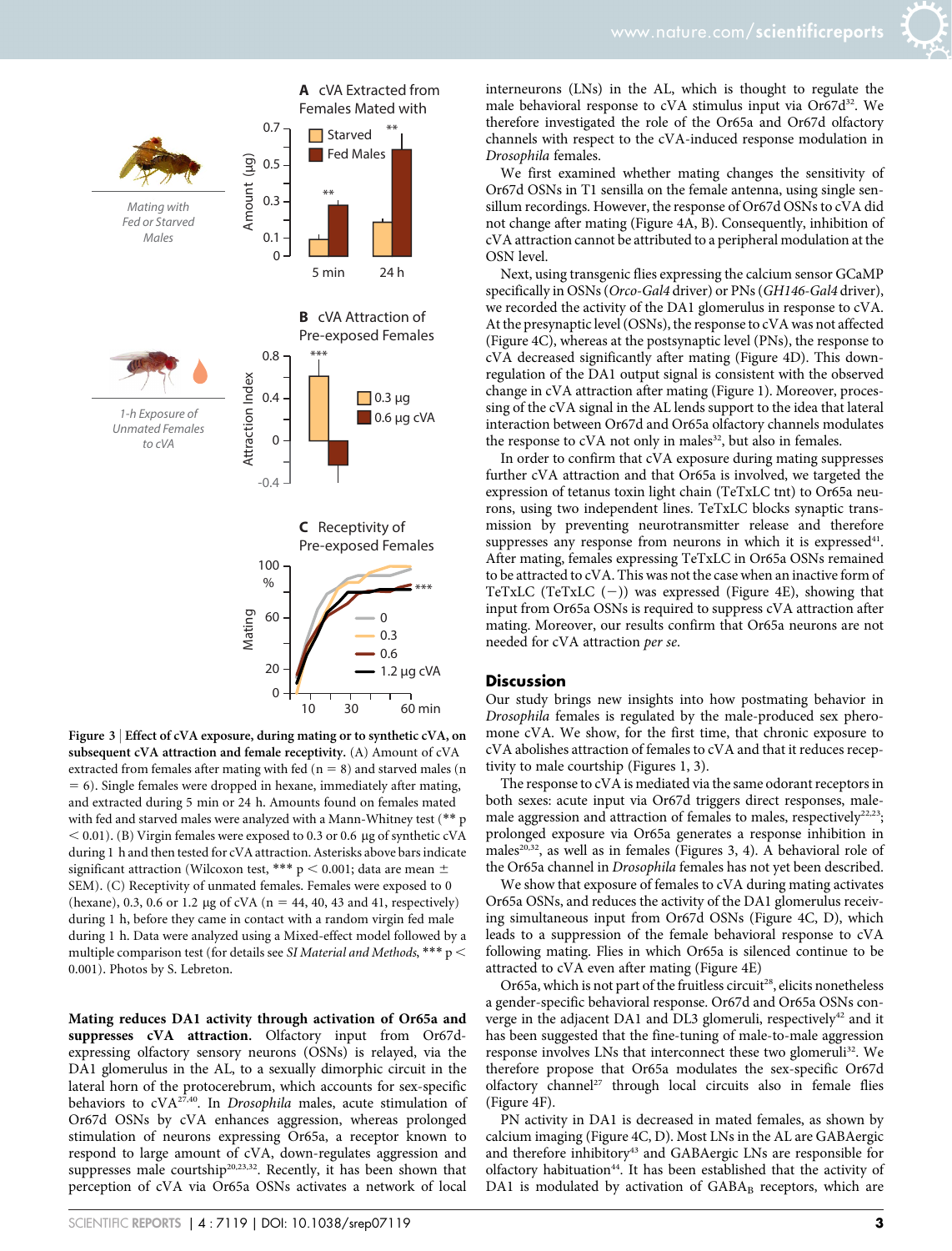

Figure 4 | Mating decreases DA1 activity and requires Or65a OSNs to suppress cVA attraction. (A and B) Or67d OSN response to different amounts of cVA. (A) Spike trains in response to cVA (red bar shows stimulus duration) recorded from unmated females and (B) comparison between virgin and mated females ( $n = 10$  for each). (C and D) Calcium imaging during cVA application in the DA1 glomerulus at the presynaptic (OSNs) and postsynaptic (PNs) level. (C) Representative false color-coded images showing the antennal lobe after stimulation with cVA in OSNs and PNs in unmated females. (D) Comparison of DA1 calcium activity in virgin (ORNs,  $n = 6$ ; PNs,  $n = 9$ ) and mated (ORNs,  $n = 7$ ; PNs,  $n = 5$ ) females elicited by cVA. Asterisks show significant differences between virgin and mated females (GLMM). (E) Effect of blocking Or65a OSN response on cVA attraction of mated females (n = 20 to 28). Tetanus toxin light chain (TeTxLC) was expressed in Or65a OSNs, using two independent lines (TeTxLC tnt<sup>1</sup> and TeTxLC tnt<sup>2</sup>). As a negative control an inactive form of TeTxLC was expressed (TeTxLC  $(-)^{1}$  and TeTcLC  $(-)^{2}$ ). Asterisks above bars indicate significant attraction (Wilcoxon test, \* p < 0.05, \*\* p < 0.01). Data are mean  $\pm$  SEM. (F) Proposed mechanism underlying the suppression of cVA attraction in females after mating. During mating, females are exposed to high amounts of cVA, which activates Or65a neurons. Or65a OSNs decrease the activity of DA1 glomerulus, probably via LNs. Decreased DA1 activity results in an inhibition of cVA attraction. Photo by S. Lebreton.

expressed in OSNs projecting to DA1, and the particularly high level of presynaptic inhibition in OSNs projecting to DA145 underlines the importance of gain control in pheromone detection and behavior.

of cVA elicits, in addition, the female short-term postmating response (Figure 3), well before SP induces long-term effects.

The Drosophila SP has a long-term effect on female receptivity<sup>8,14,19</sup>, but a suppression of female receptivity during the first few hours following copulation cannot be attributed to  $SP<sup>17,18</sup>$ . Males transfer large amount of cVA to the females during mating, which consequently repels other males<sup>35,36,38</sup>. Here we show that the transfer

Polyandry in Drosophila drives pre- and postcopulatory sexual selection of female and male reproductive behaviour. Although is adaptive for females to mate more than once, multiple matings comprise a fitness cost<sup>14,16,46-49</sup>. However, females traits, including the sensory perception of male fecundity, are understudied in comparison with male traits, such as seminal fluid proteins<sup>49-51</sup>.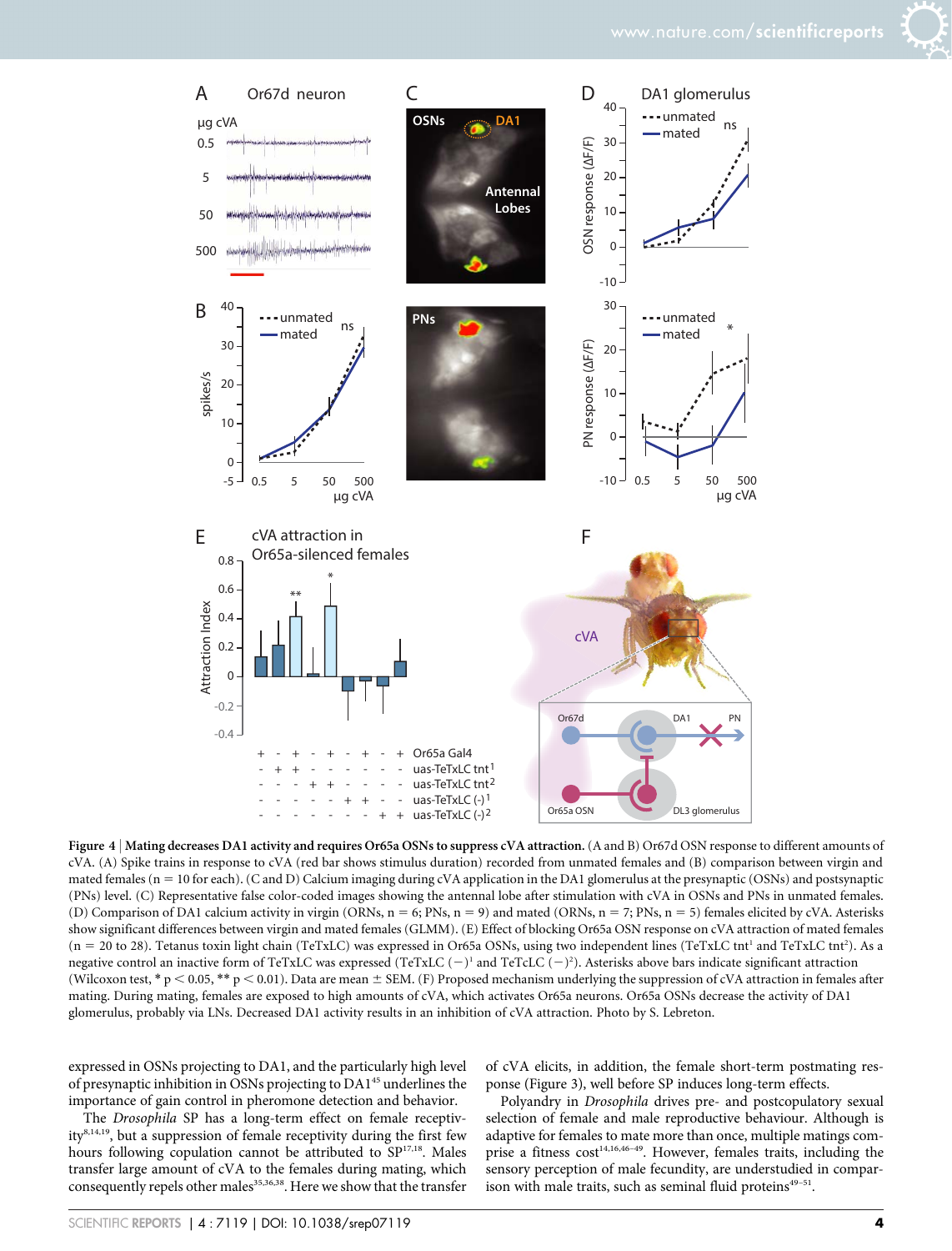One element of Drosophila polyandry is that multiple matings diminish male fertility, probably due to sperm depletion<sup>43,52</sup>, which is congruent with the finding that females, after mating with recently mated males, show less pronounced postmating behavioral changes<sup>53,54</sup>. Shortly after mating with fed males, female receptivity decreases<sup>8</sup> and abolished attraction to cVA prevents exposure to courting males at aggregation sites, from where cVA is being released in substantial amounts (Figures 1,  $3)^{21}$ . In contrast, matings with starved males, or exposure to smaller amounts of cVA, do not abolish attraction to cVA (Figures 1, 3).

Since high amounts of cVA are being transferred during first matings, it is conceivable that males transfer less cVA during subsequent matings, reflecting their reduced fecundity. The amount of cVA transferred may thus allow females to detect male mating status and to adjust sexual receptivity and remating rate accordingly.

Sexual selection is partitioned into male-male competition and female mate choice<sup>55</sup>. The Or65a olfactory channel, mediating the long-term effect of cVA exposure, is subject to sexual selection in Drosophila males and females. Or65a functions in both sexes to reinforce the effect of cVA on male competitors, through suppression of courtship in males<sup>20</sup>, and through reduced cVA attraction and receptivity in females (Figures 3, 4). In addition, cVA input through Or65a regulates remating in females as a function of the amount of cVA transferred by males, reflecting male quality (Figures 1, 3). The Or65a channel modulates accordingly polyandry in Drosophila.

#### Methods

Additional methods are provided in SI Material and Methods.

Fly stocks, crossings and rearing conditions. The Dalby strain of the fruit fly Drosophila melanogaster was used as a wild-type strain<sup>56</sup>. Optical imaging was performed using a transgenic fly line labeled in OSNs Orco-GAL4; END1-2, UAS-GC3.0; TM2/TM6B or labeled in PNs  $y\omega$ ; GH146-GAL4, UAS-GCaMP-3.0/C $y$ O; TM2/TM6B. The role of sex-peptide (SP) was assessed by using males lacking SP (SP<sup>0</sup>) and control males producing SP (SP<sup>+</sup>)<sup>2</sup>. SP<sup>0</sup> males were obtained by crossing SP<sup>0</sup>/ TM3, Sb,ry males to  $\triangle$ 130/TM3, Sb,ry females. Control males were produced by crossing SPº,SP<sup>+</sup>/TM3,Sb,ry males to  $\triangle$ 130/TM3,Sb,ry females, resulting in SPº,SP<sup>+</sup>/  $\Delta$ 130 (SP<sup>+</sup>) males. SP<sup>o</sup>/TM3,Sb,ry, SP<sup>o</sup>,SP<sup>+</sup>/TM3,Sb,ry and  $\Delta$ 130/TM3,Sb,ry lines were obtained from Claudia Fricke (University of East Anglia). To silence Or65a OSNs, we expressed a light chain of the tetanus toxin (TeTxLC) in these neurons using the UAS-GAL4 system. For that purpose, two UAS-TeTxLC tnt strains (Bloomington stock 28838 and 28997, respectively referred as 1 and 2 in this article) were crossed with a Or65a-GAL4 line (Bloomington stock 9994). Control experiments were done by expressing an inactive form of TeTxLC (UAS-TeTxLC  $(-)$ ) using two independent strains (Bloomington stock 28840 and 28841, respectively referred as 1 and 2).

Flies were reared on a standard sugar-yeast-cornmeal medium diet at room temperature (19–22°C) and under a 10:14 h L:D photoperiod. For optical imaging experiments, flies were reared at 25°C. Newly emerged flies were anesthetized under  $CO<sub>2</sub>$  and sexed under a microscope. Flies of the same sex were then kept together in 30 ml plastic tubes with fresh diet (fed flies) or with a humidified piece of cotton wool (starved males). All flies tested were 3 d old.

cVA attraction. Attraction to cVA was tested in a Y-tube olfactometer<sup>57</sup>. The olfactometer was composed of two branches (30 cm long glass tubes). Each branch was vertically connected to a 25-mL glass vial at its extremity. Both vials were filled with 8 ml of vinegar, producing a food odor background. cVA (1.5 ng/µL in hexane) was tested against hexane (control). These two solutions were released in each branch of the olfactometer from a glass capillary connected to a piezoelectric sprayer  $\rm ^{58}$  at a rate of 10  $\mu$ L/min. An air-stream of 0.25 m/s was produced in each branch of the olfactometer.

Single females were introduced at the entrance of the Y-tube. The time spent in each branch was recorded. The tests lasted 5 min. An Attraction Index (AI) was calculated as follows:  $AI =$  (Time spent in the stimulus branch  $-$  Time spent in the  $control branch)/(Time spent in the stimulus branch + Time spent in the control$ branch). Inactive flies remaining at the entrance of the olfactometer were not taken into account.

Single sensillum recordings (SSR). Extracellular recordings from OSNs were done using wild-type females, which were virgin or mated with fed wild-type males. A female fly was wedged into the narrow end of a 200-µL micropipette yellow tip with gentle pressure, leaving about half of the compound eye and antennae exposed. The right antenna was gently exposed and gently held between a double adhesive tape and a glass capillary, pressing on the second antennomere. This set up was mounted under a microscope (Nikon Eclipse E600FN) at  $\times$ 750 magnification, in a stream of moist

air. The insect was grounded through the eye using an electrode sharpened to about 1 um. A second electrode was used to establish contact with the base of a T1 sensillum on the antenna. These sensilla could easily be identified by their characteristic spontaneous activity and single spike amplitude (OSN). The signals were preamplified  $10\times$  and fed into a computer via an IDAC 4 and recorded by Autospike software (Syntech, Hilversum, The Netherlands). Signals were recorded for 12 s, beginning 2 s prior to stimulation. Details about stimuli and odor delivery are provided in SI Material and Methods.

Optical imaging. Flies were dissected as previously described<sup>59</sup>. Briefly, flies were anesthetized on ice and mounted into a plastic stage whereby the head was fixed with Protemp II (3M ESPE). To prevent the antennae from getting in contact with saline, we bent the anterior part with a fine gold wire and placed a plate with a window on top that was sealed with two-component-silicone (KwikSil). Under saline (130 mM NaCl, 5 mM KCl, 2 mM MgCl<sub>2</sub>, 2 mM CaCl<sub>2</sub>, 36 mM saccharose, 5 mM HEPES, 1 M NaOH, pH 7.3) the vertex was opened between the eyes, the ocelli and the basis of the antennae. After removing the cuticle, fatty tissue and tracheal sacs, the antennal lobes was visible.

Imaging datasets were acquired using a CCD-camera (Pro-Imaging, Sensi-Cam) attached to an upright fluorescent microscope (OLYMPUS BX51WI), which was controlled via TILL visION (TILL Photonics). Excitation of the GCaMP-3.0 was provided via a Polychrome V (TILL Photonics). The stimulus was applied using a stimulus controller (Syntech Stimulus Controller CS-55; Kirchzarten, Germany) generating a continuous air flow of 1.0 L/min added with a stimulus flow of 0.5 L/min which was shifted between a blank and a stimulus pipette to prevent mechanical stimulation. cVA diluted in paraffin oil was applied on a circular filter paper (0.5, 5, 50 or 50 mg) and placed in Pasteur pipettes. These were then attached to the tubing of the CS-55. The imaging protocol lasted for 40 frames at 4 Hz with a stimulus duration of 2 s.

Further analysis was carried out with custom-written programs in IDL 6.4 (ITT Visual Information Solutions). Beginning with a background (percentage of change from background), bleach and movement correction to minimize artifacts and continuing with identification of the observed glomeruli, a precise response kinetic  $(\Delta F/m)$ F) for each glomerulus was calculated.

Chemical analysis. We analyzed the amount of cVA transferred to females during mating with fed and starved males. Just after mating, individual females were dropped into a 1.5-mL glass vial containing 100 µL hexane, to which 200 ng of heptadecenyl acetate was added as an internal standard, during 5 min, for a brief extraction of compounds present on the cuticle, or during 24 h. These extracts were then analyzed on a gas chromatograph coupled with a mass spectrometer (GC-MS). For details on chemical analysis, see SI Material and Methods.

Statistics. For details, see SI Material and Methods.

- 1. Arnqvist, G. & Nilsson, T. The evolution of polyandry: multiple mating and female fitness in insects. Anim. Behav. 60, 145–164 (2000).
- 2. Fricke, C., Wigby, S., Hobbs, R. & Chapman, T. The benefits of male ejaculate sex peptide transfer in Drosophila melanogaster. J. Evol. Biol. 22, 275–286 (2009).
- 3. Long, T. A. F., Pischedda, A., Nichols, R. V. & Rice, W. R. The timing of mating influences reproductive success in Drosophila melanogaster: implications for sexual conflict. J. Evol. Biol. 23, 1024–1032 (2010).
- 4. Kvarnemo, C. & Simmons, L. W. Polyandry as a mediator of sexual selection before and after mating. Phil. Trans. R. Soc. B 368, 20120042 (2013).
- 5. Ringo, J. Sexual receptivity in insects. Annu. Rev. Entomol. 41, 473–494 (1996).
- 6. Vargas, M. A., Luo, N. G., Yamaguchi, A. & Kapahi, P. A role for S6 kinase and serotonin in postmating dietary switch and balance of nutrients in D. melanogaster. Curr. Biol. 20, 1006–1011 (2010).
- 7. Saveer, A. M. et al. Floral to green: mating switches moth olfactory coding and preference. Proc. R. Soc. B 279, 2314–2322 (2012).
- Liu, H. F. & Kubli, E. Sex-peptide is the molecular basis of the sperm effect in Drosophila melanogaster. Proc. Natl. Acad. Sc. USA 100, 9929–9933 (2003).
- 9. Yapici, N., Kim, Y.-J., Ribeiro, C. & Dickson, B. J. A receptor that mediates the post-mating switch in Drosophila reproductive behaviour. Nature 451, 33–38  $(2008)$ .
- 10. Hasemeyer, M., Yapici, N., Heberlein, U. & Dickson, B. J. Sensory neurons in the Drosophila genital tract regulate female reproductive behavior. Neuron 61, 511–518 (2009).
- 11. Yang, C. H. et al. Control of the postmating behavioral switch in Drosophila females by internal sensory neurons. Neuron 61, 519-526 (2009)
- 12. Rezaval, C. et al. Neural circuitry underlying Drosophila female postmating behavioral responses. Curr. Biol. 22, 1155–1165 (2012).
- 13. Haussmann, I. U., Hemani, Y., Wijesekera, T., Dauwalder, B. & Soller, M. Multiple pathways mediate the sex peptide-regulated switch in female Drosophila reproductive behaviours. Proc. R. Soc. B 280, 20131938 (2013).
- 14. Chapman, T. et al. The sex peptide of Drosophila melanogaster: female postmating responses analyzed by using RNA interference. Proc. Natl. Acad. Sci. USA 100, 9923–9928 (2003).
- 15. Wigby, S. & Chapman, T. Sex peptide causes mating costs in female Drosophila melanogaster. Curr. Biol. 15, 316–321 (2005).